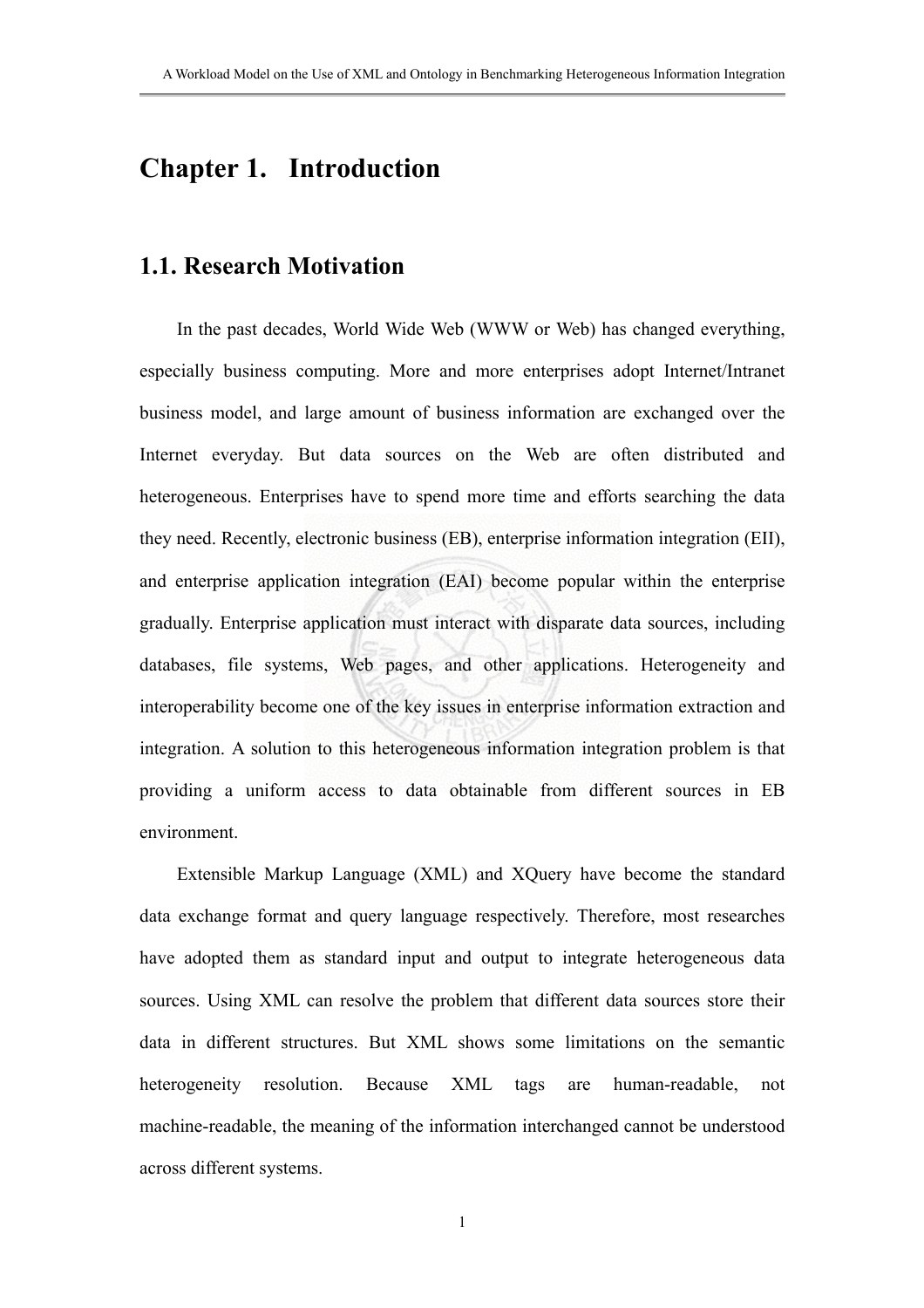Ontology provides much richer modeling means with classes and properties organized into is-a hierarchy and enriched with axioms and relations processable with inference. Using ontology for the explication of implicit and hidden knowledge is a possible approach to overcome the problem of semantic heterogeneity. However, in method, there is still no adequately systematic benchmark method for "quantitative" performance measurement and evaluation on heterogeneous information integration.

#### **1.2. Research Problem**

Information integration issue has arisen in 1980s. Today, with the popularity of Internet/Intranet, it becomes a hot information technology (IT) topic in EB field. There have been research projects applying XML and ontology as mediated techniques to consolidate heterogeneous information. In order to measure and evaluate the mechanism for heterogeneous information integration, a benchmark approach to these new techniques is needed.

There are separate benchmarks on XML, relational database, object-oriented database, and Web server. But they are independent and use a predetermined set of test database and test query. When the domain or application changes, they are not reproducible. Domain dependency is a core issue in current benchmarks. Heterogeneous information integration needs to incorporate XML and ontology. However, there is still no adequate benchmark developed for such integration in EB environment. Information integration methods can be classified into global-as-view (GAV) defining the global schema as a view over the local schemas and local-as-view (LAV) defining the local sources as views over the global schema (Manolescu, Florescu, & Kossmann, 2001). GAV approach is chosen over LAV in this research, because query on the global schema transformed into queries on the local sources is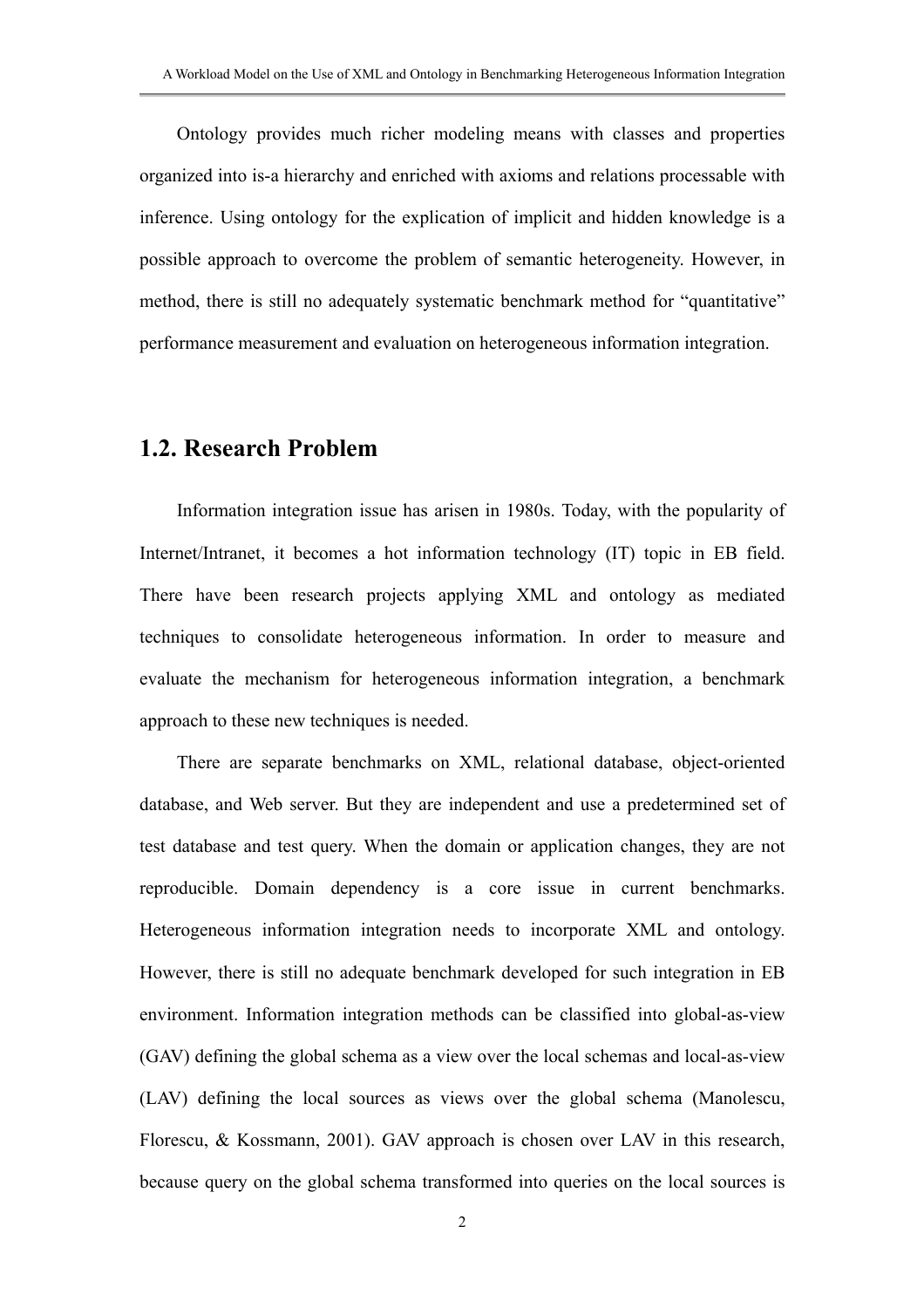better fit in EB environment.

### **1.3. Research Objective**

Developing a benchmark requires the definition of a workload model. A workload is the core of a benchmark. In this research, we propose a workload model that incorporates XML and ontology in heterogeneous information integration under EB environment. It evaluates the XML processing performance of heterogeneous information integration systems. In order to capture the semantic aspect of them, the workload model is also designed to evaluate whether the ontology can represent the real meaning of heterogeneous information.

This workload model is designed to be domain independent and generic-construct-based. It is hard to apply a domain-specific benchmark to different application domains. The generic model describes the data structure and usage of the system that do not tie with a predetermined scenario. The workload model is developed with intent to meet the desirable characteristics of a good benchmark. First, the workload model can scale with the complexity of data and operation. Second, the workload model adopts open standards, such as generic constructs in relational model, object model, Web page, XML, and ontology. This makes the workload model to be portable. Third, the workload model is simple to understand and implement because of generation process is automated.

#### **1.4. Research Flow**

In this research, we study heterogeneous information integration, XML, XQuery, and ontology. Benchmarks on XML and ontology are reviewed simultaneously. After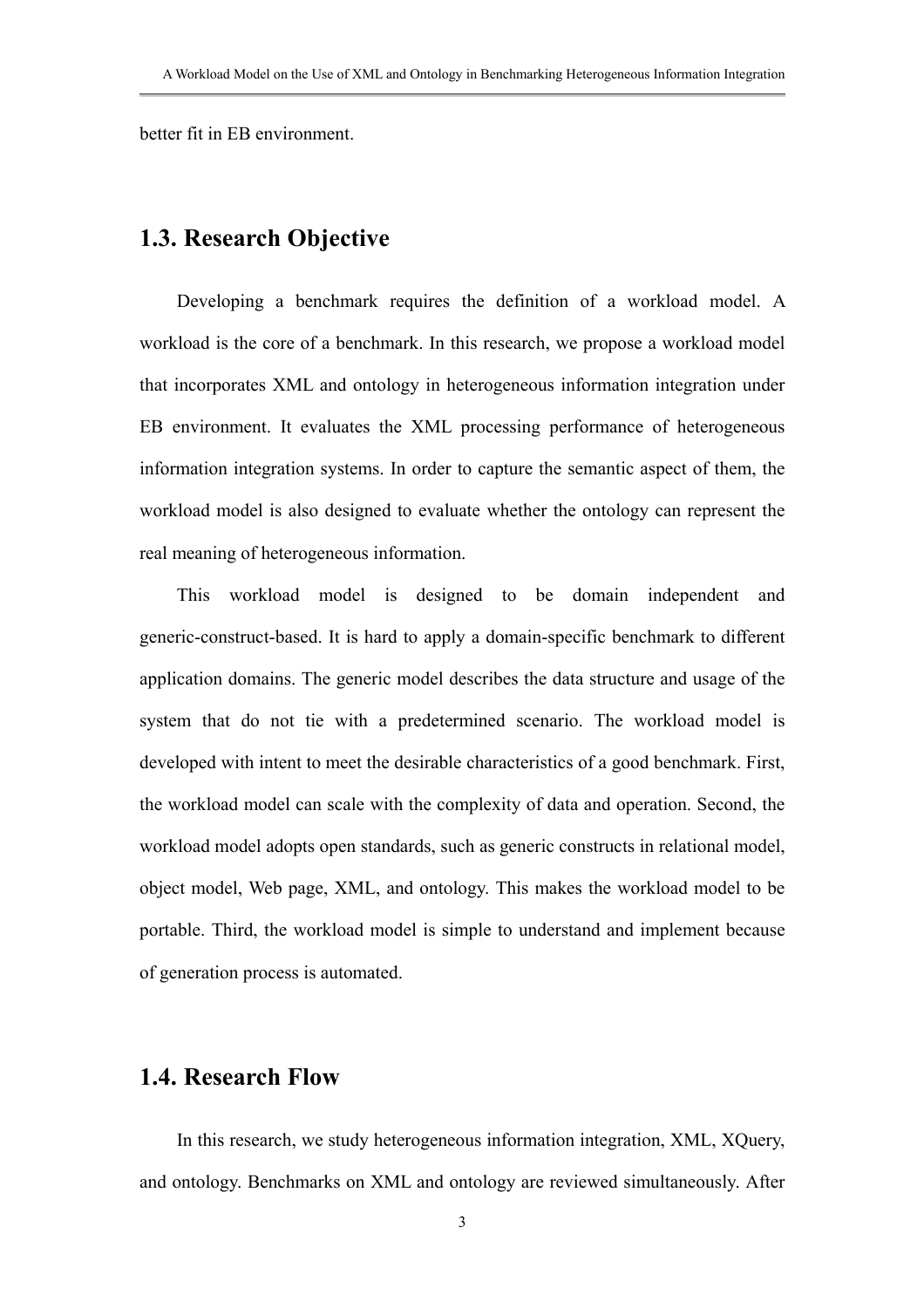that, we analyze the XML-specific and ontology-specific requirements systematically in order to stimulate a new design. The workload model development consists of three components: data model, operation model, and control model. The data model depicts the structures of data to be tested. The operation model describes the generic functionalities provided by heterogeneous information integration. The control model defines the variables to setup the test and experiment environment. We implement a prototype on the basis of the research workload model to prove the feasibility.

The research flow of this research is shown in Figure 1.1 as follows.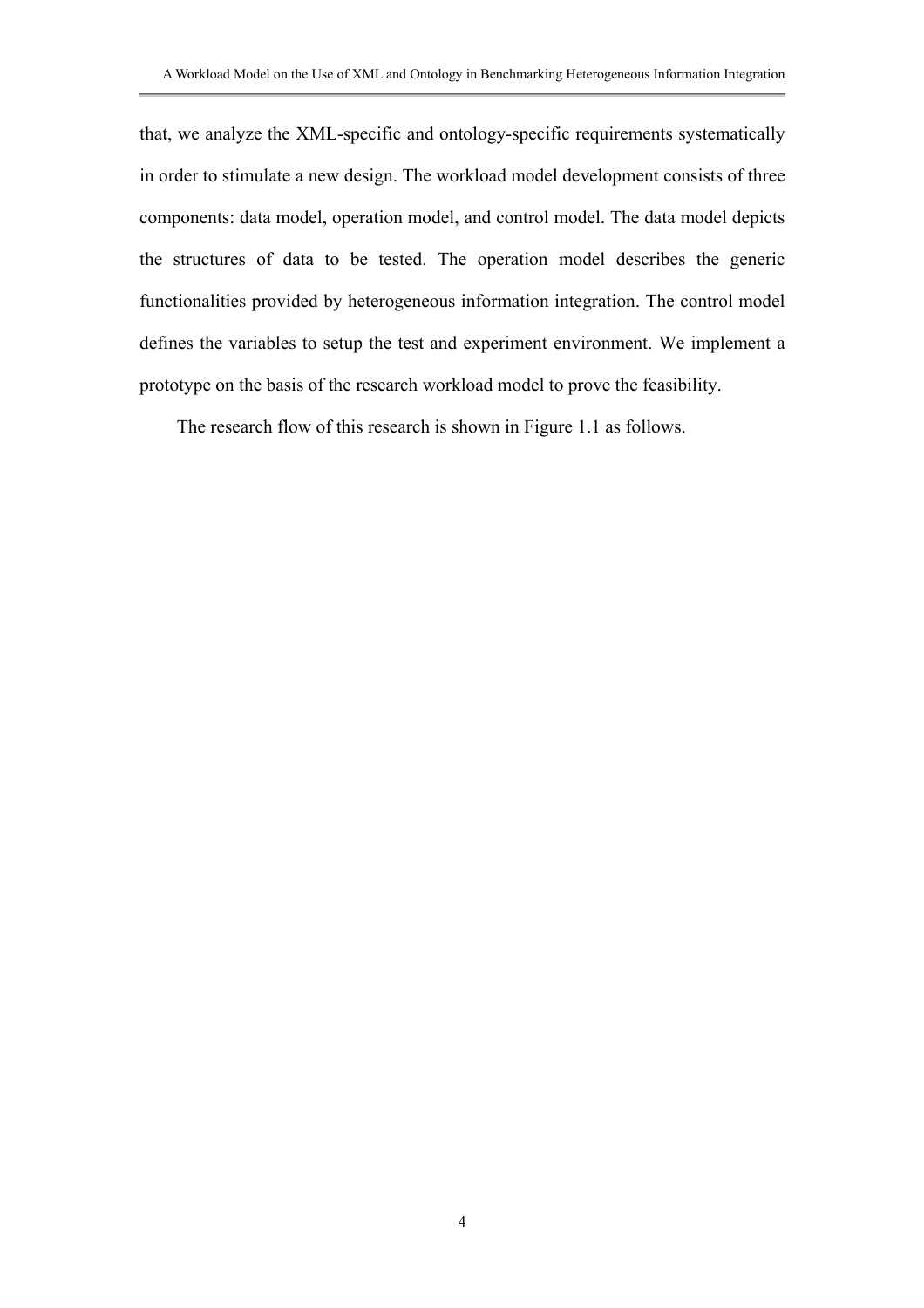

Figure 1.1: Research Flow